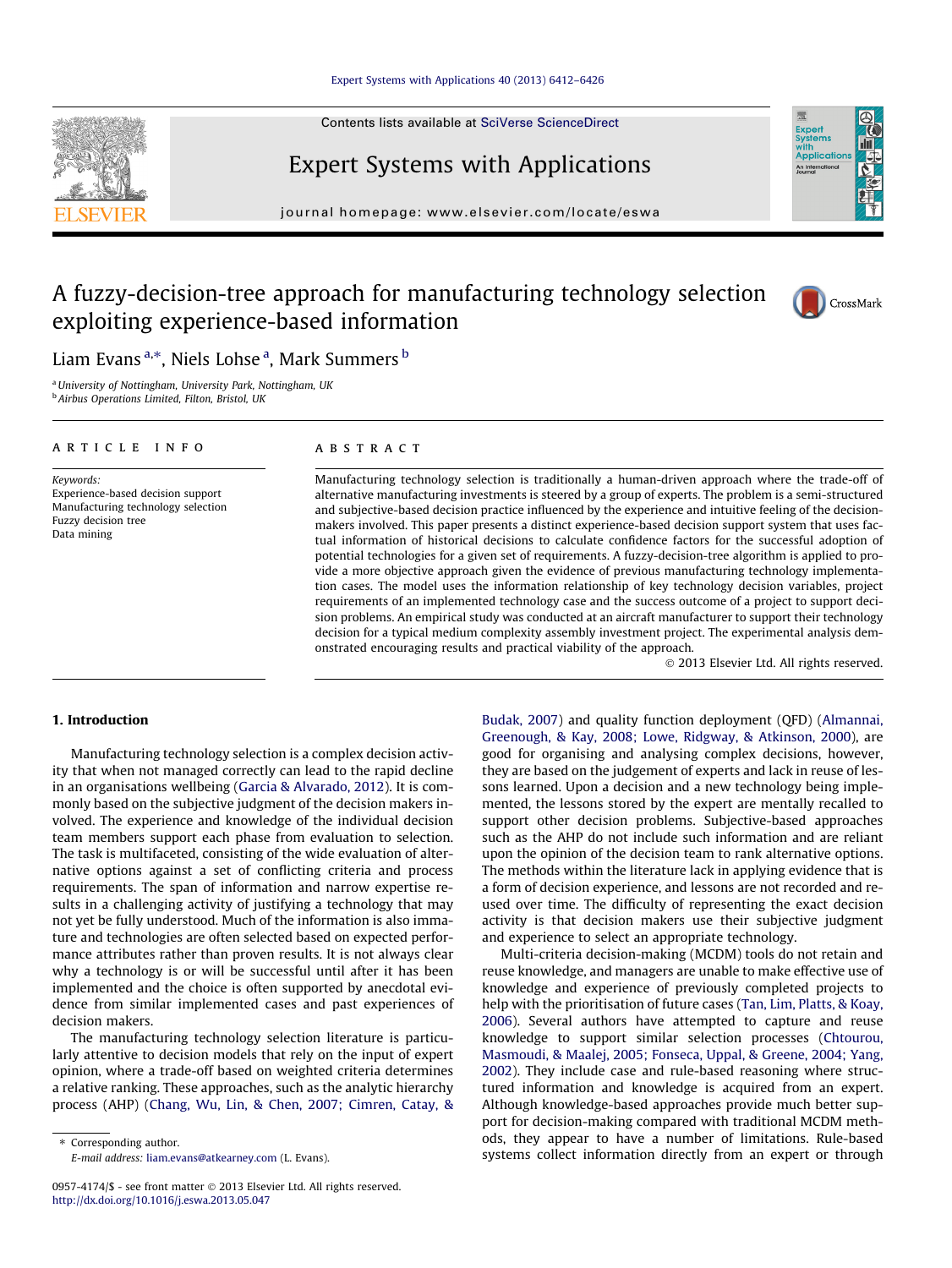questionnaires and represent the knowledge through an IF-THEN type production rules. This type of acquisition requires constant maintenance and updating to ensure the information is kept upto-date ([Er & Dias, 2000; Masood & Soo, 2002](#page--1-0)). Conversely, casebased reasoning (CBR) systems work extremely well by retrieving and adapting old solutions to solve new problems ([Kraslawski,](#page--1-0) [Koiranen, & Nyström, 1995; Tan et al., 2006; Toussaint & Cheng,](#page--1-0) [2008](#page--1-0)), however inference will locate the nearest single match to provide a solution rather than use multiple rules to justify a decision. The knowledge acquisition processes for both approaches are time and cost intensive.

The knowledge acquisition process is subjective where the opinion of the expert and their interpretation of best practices can be biased. Knowledge can easily be influenced and may not reflect reality compared with factual historical information, which can lead to further discrepancies within the justification. The transformation of data, information and knowledge will also vary depending upon the definition of the problem and solution ([Evans,](#page--1-0) [Lohse, & Summers, 2012](#page--1-0)). Much of the literature has attempted to solve the problem by analysing a technology as a single entity. Existing process practices are based on historical information of previously completed decision-making tasks. Therefore, the relationship between a historical decision and future decision-making activity requires further investigation.

The methodology in this paper is an information-driven approach that uses a form of pattern recognition on factual historical decision-making data to rank technologies against a set of project requirements. The experience-based approach is reliant upon structured data of historical cases to support new manufacturing technology decision problems. Experience is a representation of a historical decision case that includes the original project requirements, selected technical attributes of a technology and the overall agreed case performance. Instead of relying solely on expert knowledge of a problem domain, the approach is able to utilise the specific knowledge of previously experienced situations to solve new problems.

Data mining appears to be well suited to the problem by providing an objective-based approach. It is able to determine underlying patterns among historical cases and deliver knowledge to support decision-making. The case-based approach uses previously implemented cases as evidence to support new case classification. The advantage of using such an approach is the ability to extract knowledge from a dataset in a human-understandable form. This semi-automatic approach of using knowledge to support new cases discovers explicit rules from a set of cases.

This research contributes to the field of manufacturing technology selection by supporting the decision process through experience decision case information rather than the technical performance properties of a technology alone. Context information can be considered for different decision problems, and the system updates and learns over time. The knowledge and output provides a good explanation of results and allows ranking of various alternatives.

The proposed approach to manufacturing technology selection adopts the fuzzy decision tree (FDT) data mining algorithm. It is suited to the problem as historical manufacturing decision cases would be represented by both fuzzy and nominal attributes. The difficulty of defining parameters where no definitive boundary exists between its evaluations is best resolved using fuzzy logic. Whilst the financial performance of a technology may be easy to define in quantitative terms, for parameters where a definitive performance is not obvious, fuzzy logic would resolve through the judgement of multiple experts. Where the opinion of several experts may vary, the logic is able to accurately combine the judgement. This approach is more objective than a subjective technique such as the AHP that relies on personal judgement to form a recommendation.

The approach possesses a number of advantages compared with existing methodologies in the literature to support manufacturing technology selection: (1) by representing the support decision information as historical decision cases, a technology is considered based on its performance in decision case; (2) the model is flexible and can handle a variety of decision variables for both project requirements and technical properties of a technology; (3) the model is not reliant upon an expert to enter and formalise their knowledge of the logic of the decision process; and (4) the approach is not so mathematically elaborate that decision makers will have difficulty using them in practice.

The rest of the paper is organised as follows: Section 2 presents background information on manufacturing technology selection, data mining and FDTs. Section [3](#page--1-0) presents the problem definition of the decision practice within industry and from the literature. Section [4](#page--1-0) presents the experience-based technology selection methodology and introduces each phase of the proposed model. Section [5](#page--1-0) provides an industrial case study to demonstrate the applicability and conducts a results analysis. Section [6](#page--1-0) concludes the findings the research.

#### 2. Background

#### 2.1. Manufacturing technology selection

The term technology is defined by [Steele \(1989\)](#page--1-0) as ''knowledge of how to do things''. Within manufacturing, technology is the provider of the capabilities to enable organisations to provide its customers with goods and services, both now and in the future. This leads to an aim of technology selection that is to obtain a new know-how, components, and systems in general technological capabilities, which are important building blocks for core competences that will help a company make more competitive products and services, more effective processes, and/ or create completely new solutions [\(Torkkeli & Tuominen, 2002\)](#page--1-0).

Technology selection and justification involves decision-making that is critical to the profitability and growth of a company in an increasingly competitive global scenario. However, these selection and justification processes require the analysis of a large number of economic (tangible) and analytical (intangible) factors ([Chan, Chan,](#page--1-0) [& Tang, 2000\)](#page--1-0). A number of researchers have summarised the selection and justification of manufacturing technology in recent years. [Raafat \(2002\)](#page--1-0) provided a comprehensive bibliography on the justification of advanced manufacturing technologies (AMTs), whilst [Khouja and Offodile \(1994\)](#page--1-0) reviews commonly used AMT justification approaches and their advantages and disadvantages. In general terms, most authors agree on three groups of investment appraisal techniques [\(Badiru, Foote, & Chetupuzha, 1991; Chan,](#page--1-0) [Chan, Lau, & Ip, 2001; Small, 2006; Small & Chen, 1997\)](#page--1-0): the economic approach, the analytical approach, and the strategic approach. Recent studies have adopted hybrid approaches based on a combination of economic, analytic and strategic appraisal techniques. Traditional economic techniques alone are not capable of handling intangible factors in the evaluation process [\(Ordoobadi,](#page--1-0) [2011](#page--1-0)). This creates a challenging problem in that the quantification of such factors combined can be conflicting. The majority of these techniques are formed under two groups: MCDM and intelligent/ knowledge-based decision-making.

The MCDM approaches range widely from original techniques reported in the literature and a combination of hybrid methods. A number of authors investigated applying the AHP to a variety of manufacturing selection problems [\(Arbel & Shapira, 1986;](#page--1-0) [Bayazit, 2005; Chang et al., 2007; Datta, Sambasivarao, Kodali, &](#page--1-0) [Deshmukh, 1992; Goh, 1997; Jaganathan, Erinjeri, & Ker, 2007;](#page--1-0) [Yang, Chuang, & Huang, 2009\)](#page--1-0). The AHP provides a methodological